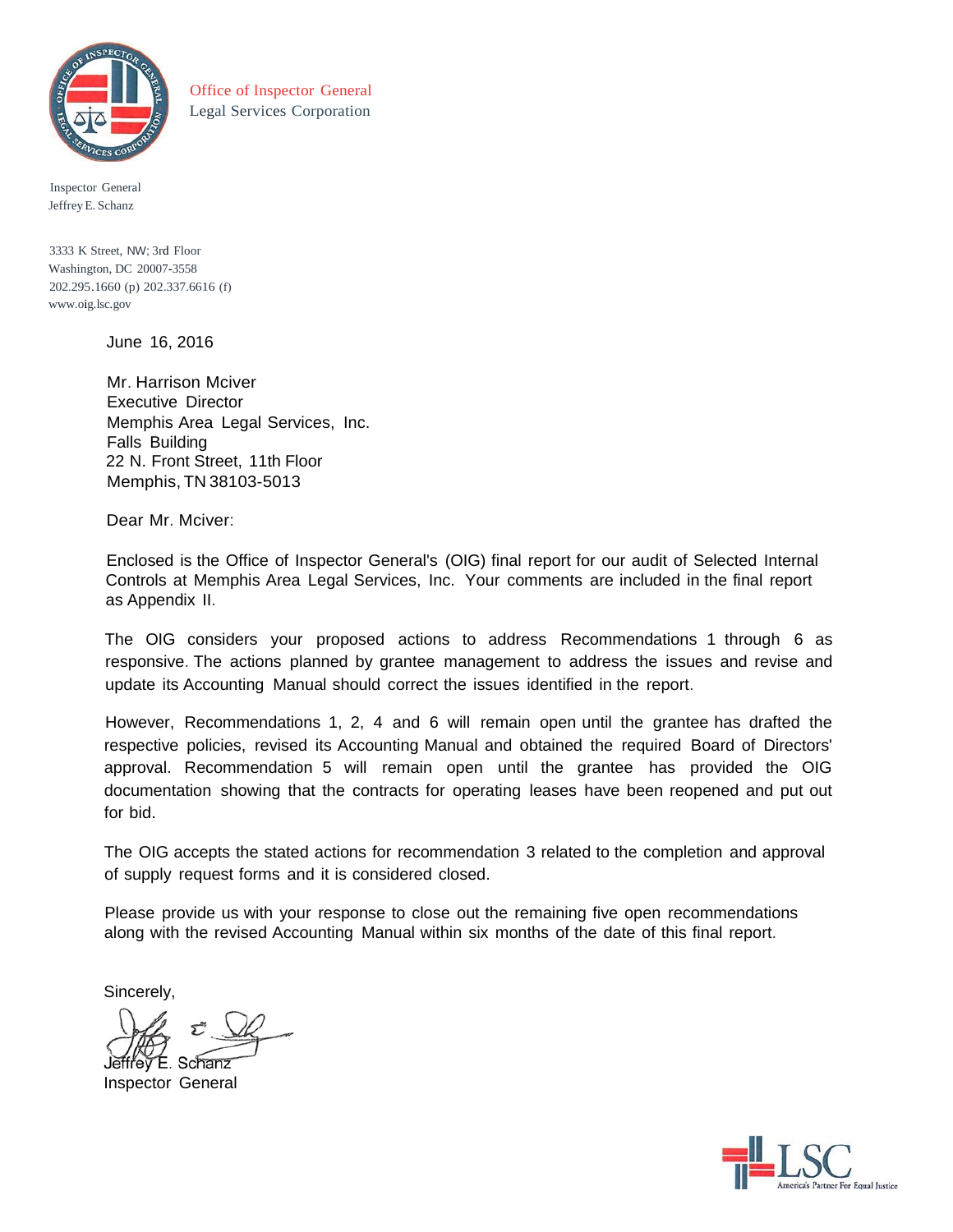#### **Enclosure**

cc: Legal Services Corporation Jim Sandman, President

> Lynn Jennings, Vice President For Grants Management

Memphis Area Legal Services, Inc. Justin M. Ross Board Chairperson

Sent by E-mail to Board of Directors Sean A. Hunt Rose Benson Clayton C. Prudom Annie T. Christoff Michael J. Fletcher Thad S. Rodda, Jr. Andre C. Wharton Lauran Stimac Kristine L. Roberts Sarah H. Norton Keating C. Lowery Carlos A. Bibbs Amber G. Shaw Angela Copeland Zaquishia Green Contrina Luckett LaVanderious Owens Allison Donald Blanca Martinez Shelvie Rose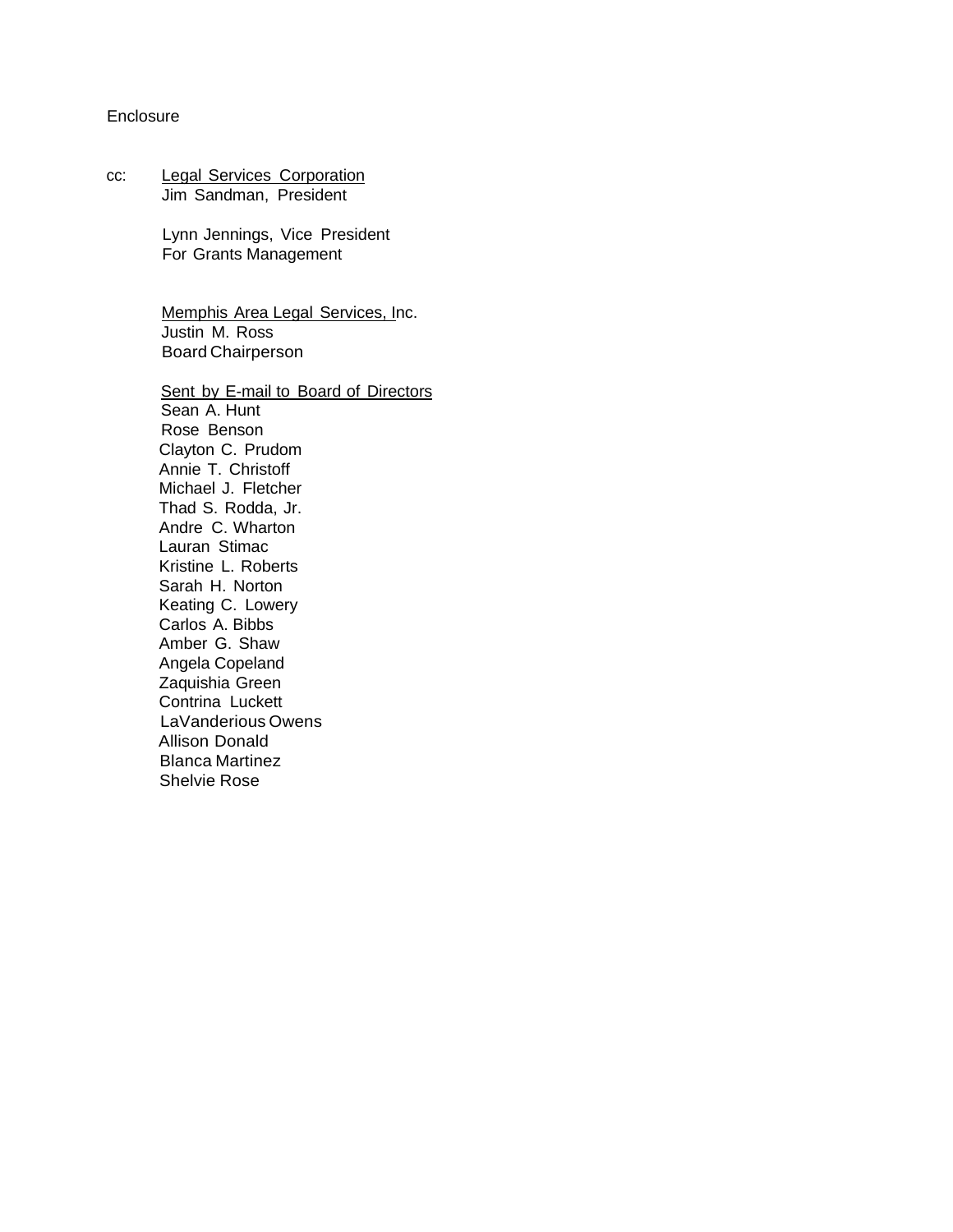# **LEGAL SERVICES CORPORATION OFFICE OF INSPECTOR GENERAL**

## **FINAL REPORT ON SELECTED INTERNAL CONTROLS**

### **MEMPHIS AREA LEGAL SERVICES**

**RNO 643030**

Report No. AU 16-06

June 2016

[www.oig.lsc.gov](http://www.oig.lsc.gov/)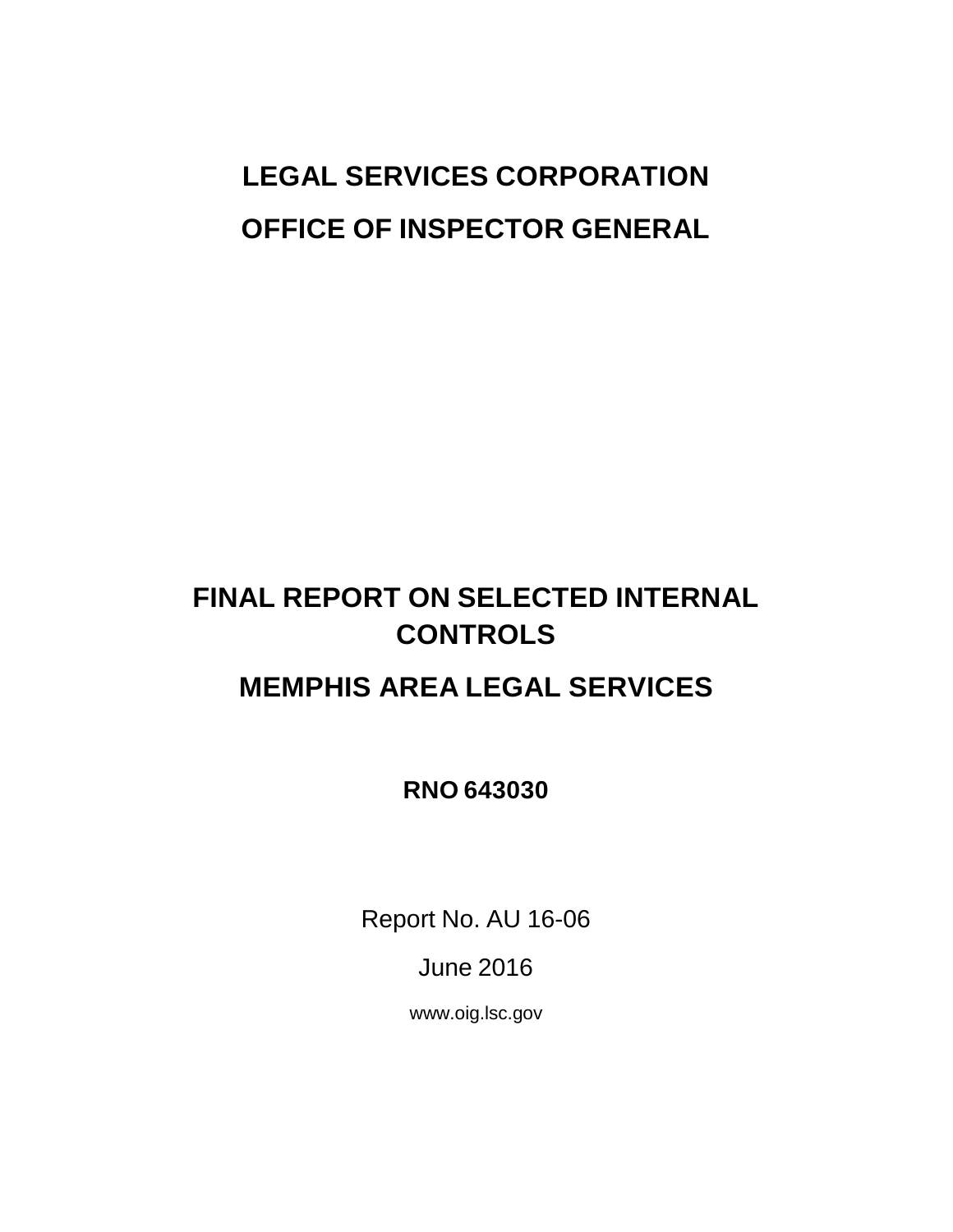### **TABLE OF CONTENTS**

| OIG EVALUATION OF GRANTEE MANAGEMENT COMMENTS 10 |  |
|--------------------------------------------------|--|
|                                                  |  |
|                                                  |  |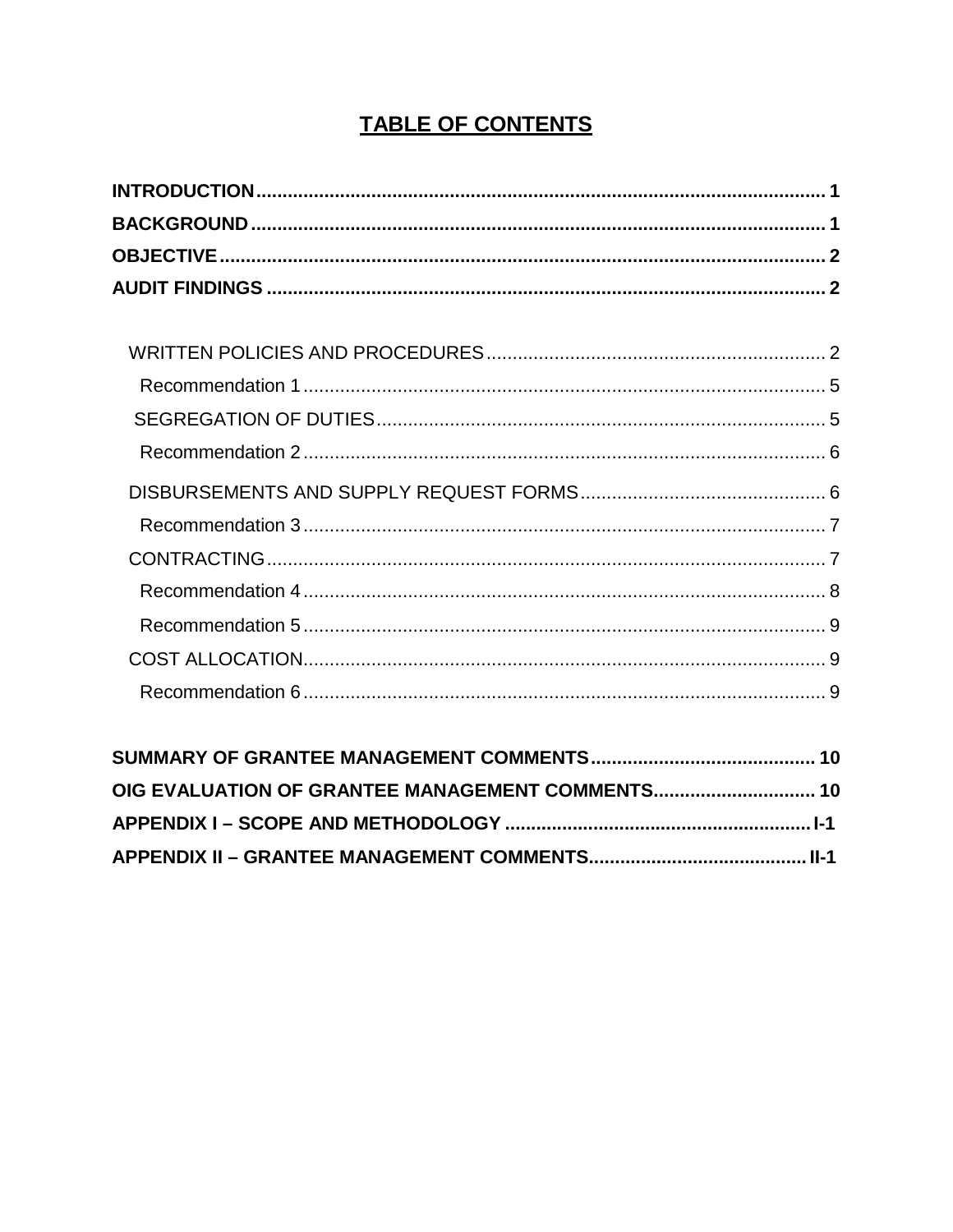### **INTRODUCTION**

<span id="page-4-0"></span>The Legal Services Corporation (LSC) Office of Inspector General (OIG) assessed the adequacy of selected internal controls in place at Memphis Area Legal Services (MALS or grantee) related to specific grantee operations and oversight. Audit work was conducted at the grantee's administrative office in Memphis, TN and at LSC headquarters in Washington, DC.

In accordance with the Legal Services Corporation Accounting Guide for LSC Recipients (2010 Edition) (Accounting Guide), Chapter 3, an LSC grantee "…is required to establish and maintain adequate accounting records and internal control procedures." The Accounting Guide defines internal control as follows:

[T]he process put in place, managed and maintained by the recipients' board of directors and management, which is designed to provide reasonable assurance of achieving the following objectives:

- 1. safeguarding of assets against unauthorized use or disposition;
- 2. reliability of financial information and reporting; and
- 3. compliance with regulations and laws that have a direct and material effect on the program.

Chapter 3 of the Accounting Guide further provides that each grantee "must rely… upon its own system of internal accounting controls and procedures to address these concerns" such as preventing defalcations and meeting the complete financial information needs of its management.

### **BACKGROUND**

<span id="page-4-1"></span>Memphis Area Legal Services (MALS) is a non-profit Tennessee organization that provides free legal assistance in civil matters to persons in Fayette, Lauderdale, Shelby and Tipton counties. MALS is the primary provider of civil legal representation to low income families in the areas of domestic violence, mortgage foreclosures, wrongful denial of healthcare, consumer fraud, and special challenges of children and the elderly. MALS operates out of its Memphis and Covington, TN offices.

MALS receives grants and contributions from a variety of sources including governmental agencies and private contributions. According to audited financial statements for the year ended December 31, 2014, the grantee received a total of \$3,455,860 in LSC and non-LSC funding. Approximately 40 percent of the grantee's total support funding was provided by LSC in the amount of \$1,392,197. Approximately, 60 percent was non-LSC funding in the amount of \$2,063,663.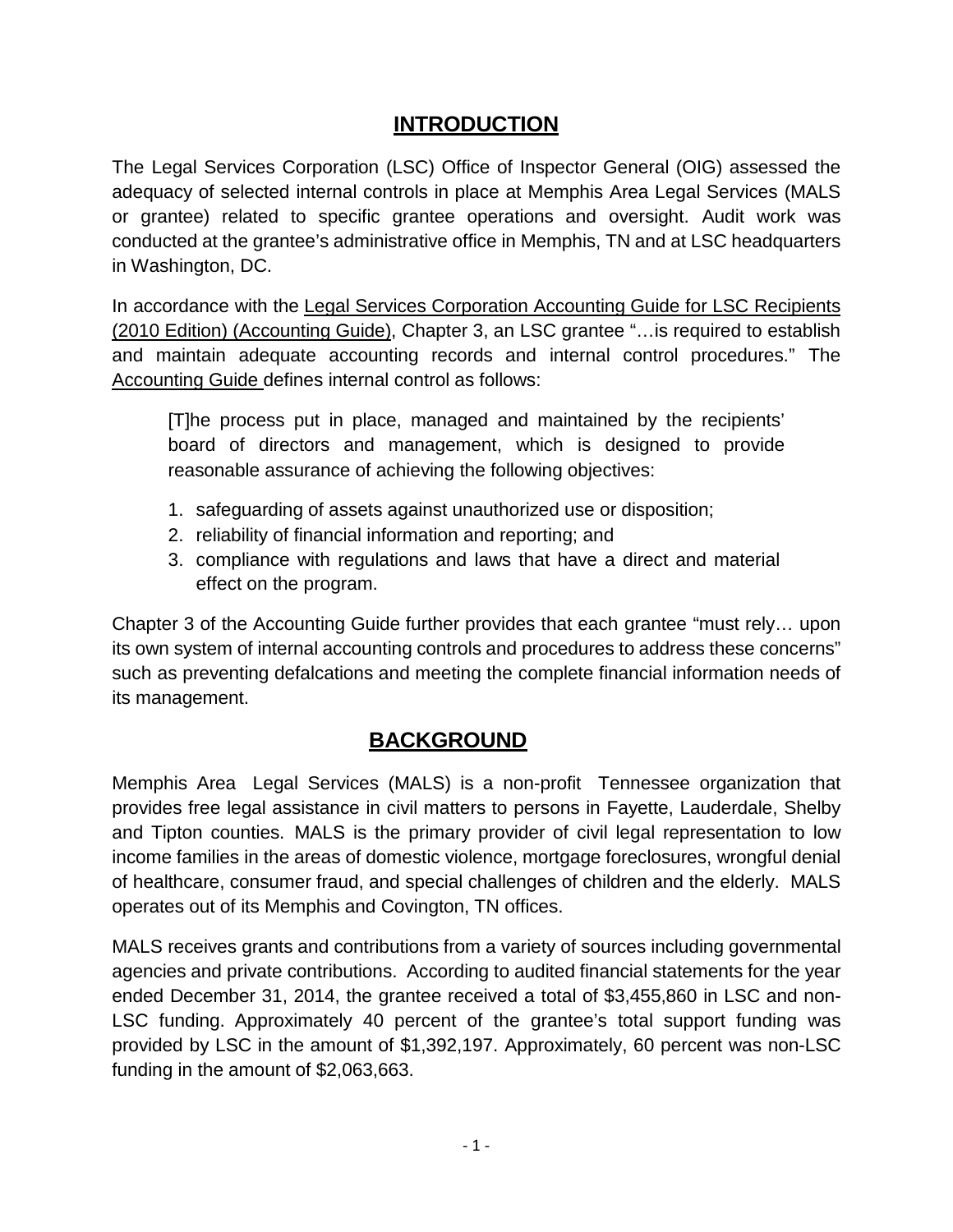#### **OBJECTIVE**

<span id="page-5-0"></span>The overall objective was to assess the adequacy of selected internal controls in place at the grantee as the controls related to specific grantee operations and oversight, including program expenditures and fiscal accountability. Specifically, the audit evaluated selected financial and administrative areas and tested the related controls to ensure that costs were adequately supported and allowed under the LSC Act and LSC regulations.

### **AUDIT FINDINGS**

<span id="page-5-1"></span>To accomplish the audit objective, the OIG reviewed and tested internal controls related to cash disbursements, credit cards, cost allocation, contracting, fixed assets, general ledger controls, derivative income, internal reporting and budgeting, and employee benefits and payroll. While many of the controls were adequately designed and properly implemented as they relate to the specific grantee operations and oversight, some controls need to be strengthened and formalized in writing. The OIG identified the following areas that need improvement.

#### <span id="page-5-2"></span>**WRITTEN POLICIES AND PROCEDURES**

Overall, the grantee's written policies and procedures in the areas of cash disbursements, credit cards, contracting, fixed assets, derivative income, budgeting and employee benefits need strengthening to properly describe the controls and procedures followed by the grantee. Section 3-4 of the Accounting Guide states that each grantee must develop a written accounting manual that describes the specific procedures to be followed in order to comply with LSC's *Fundamental Criteria of an Accounting and Financial Reporting System (Fundamental Criteria)*. For the most part, the grantee had adequate practices in place; however, the level of detail must be enhanced in the Accounting Manual and Employee Handbook.

#### Master Vendor List Policy

The grantee has no policies and procedures in place over the maintenance of the master vendor list. A policy in this area should address processes on establishing new vendors, changing and editing information, and deactivating or deleting vendors in the system. Currently, the Financial Administrator, responsible for initiating and processing payments, is also responsible for creating new vendors and editing vendor information without the review and approval of management. A lack of controls over the maintenance of the master vendor list increases the potential for creating unauthorized vendors, which may result in fraud.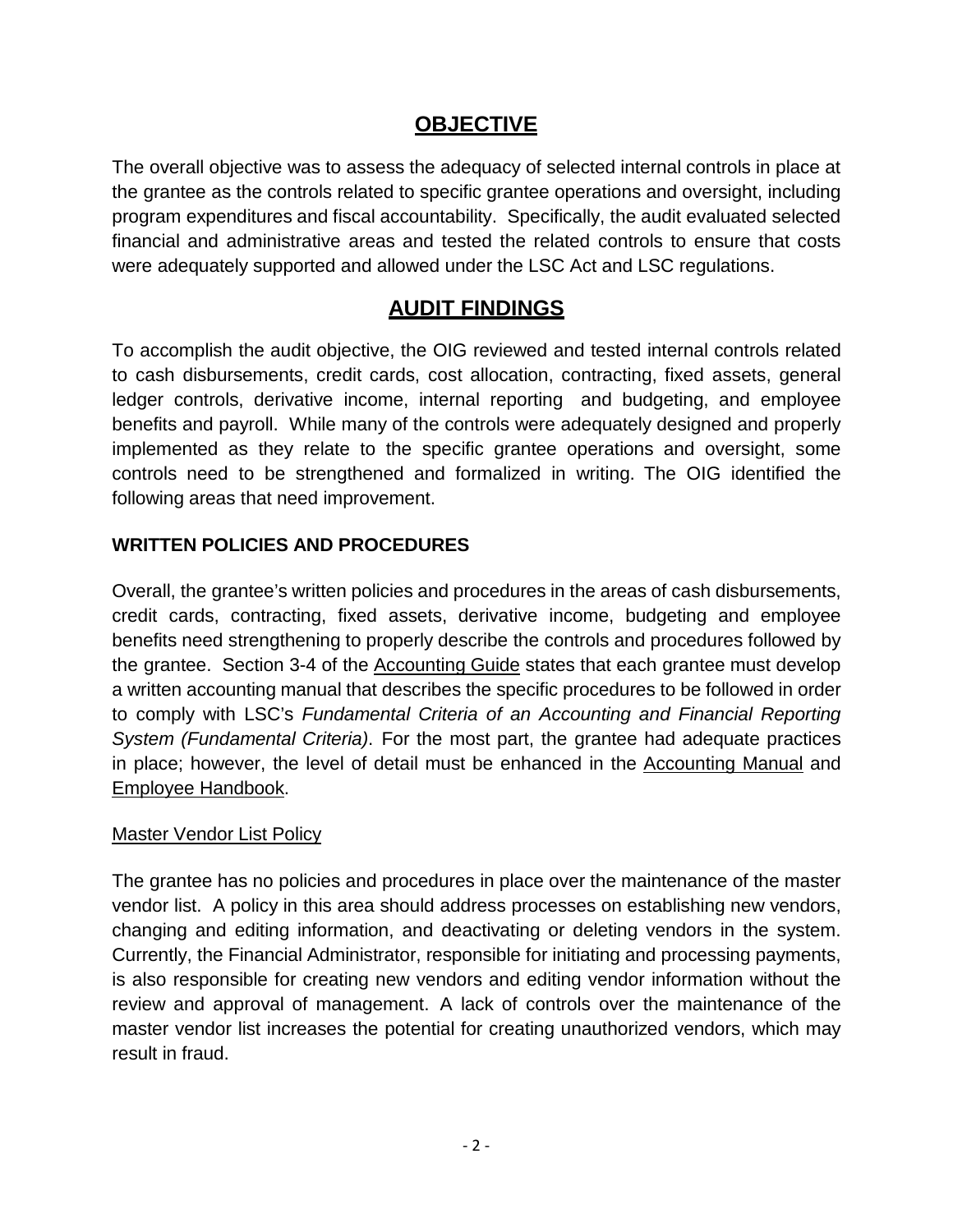#### Credit Card Policy

MALS maintains written policies on credit card usage. However, the policies need to be strengthened to include procedures relating to the activation and cancellation of credit cards of terminated employees or employees who are no longer authorized to use grantee credit cards. The policies also do not include a set maximum dollar limit. The grantee uses a credit card receipt voucher form to accumulate and record loose receipts for tracking purposes. However, controls over this form and its purpose are not included in the grantee's Accounting Manual.

Section 3-4 of the Accounting Guide and Chapter 3-6 (Fraud Prevention Guide), stipulates that recipients should set credit card spending limits for its users. Without adequate policies and procedures over the issuance and use of credit cards, transactions may be initiated that violate management intentions and resources may be wasted or used for unauthorized purposes.

#### Contracting Policy

The grantee has written policies and procedures for contracting that comply with the components of LSC's *Fundamental Criteria*; however, they do not address sole source procurements. Sole source business agreements are made without competition and should require supporting documentation such as a clear written justification on why the procurements were made without competition. Section 3-5.16 of LSC's Accounting Guide states that since not all contracts are the same, management should identify the contracting procedures for the various types of contracts. LSC's *Fundamental Criteria* also states that certain contracts should receive additional oversight. These include consulting, personal services and sole-source. Without policies and procedures over all types of contracts, the contracting process may be subject to fraud and/or abuse.

#### Fixed Assets Policy

The OIG reviewed the grantee's policies and procedures over fixed assets and found that there are adequate practices in place which are followed by grantee staff. However, for those practices related to capitalization, depreciation, and inventory, the written policy included in the Accounting Manual omits the following:

- (1) the grantee's self-imposed \$1,000 capitalization limit;
- (2) procedures for reconciling the annual results of the physical inventory to the accounting records; and
- (3) procedures on the disposal of obsolete property.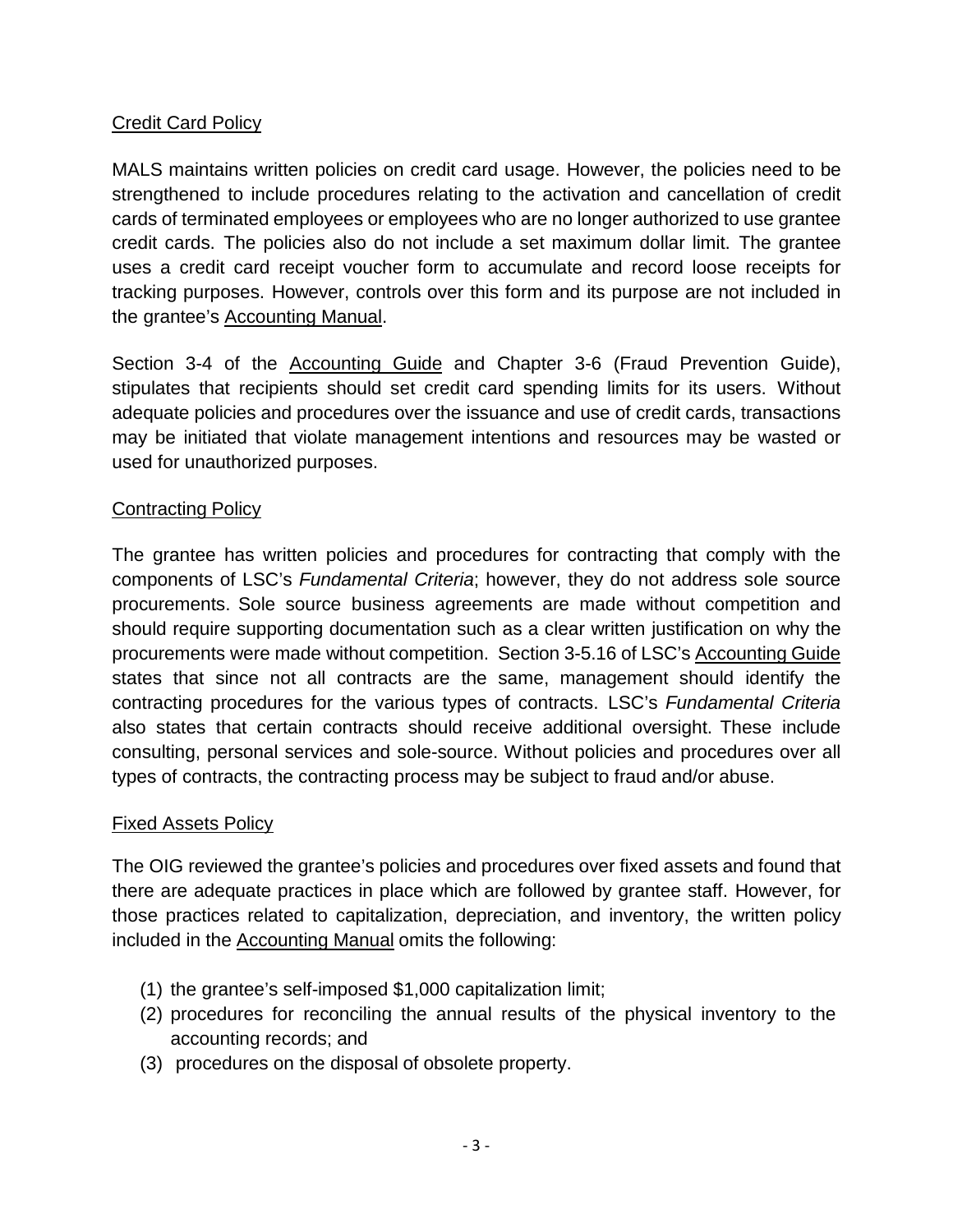Creating and maintaining fixed asset policies and procedures can facilitate effective management of the grantee's fixed assets.

#### Derivative Income Policy

The grantee has no written policy on derivative income. The derivative income policy should include rent or that portion of any reimbursement or recovery of direct payments to attorneys, proceeds from the sale of assets, interest income, or other compensation or income attributable to any Corporation grant. Currently, the only derivative income the grantee has is interest income and attorney fees. Although the amount of interest income is minimal, the grantee should have a written policy in the Accounting Manual explaining the grantee's procedures with respect to the allocation of interest in this area. However, our testing and discussions with MALS management revealed that all interest income earned has traditionally been allocated to LSC.

Written policies and procedures over derivative income allows for proper recording to ensure that all funding sources are apportioned their fair share of income.

#### Budgeting Policy

The grantee's Accounting Manual does not contain adequate written policies and procedures on budgeting. Although the grantee has adequate practices in place, which are in accordance with LSC's *Fundamental Criteria*, the written policies need strengthening.

The policies are missing the following elements:

- (1) Who is involved in creating the annual budget and when that process begins?
- (2) What is the actual budget process; how are budgets formulated?
- (3) Who reviews and approves the annual budget?
- (4) The budget adjustment process;
- (5) Timelines for budget completion and submission; and
- (6) Documentation of budget assumptions.

Without detailed written policies and procedures there could be lack of transparency and consistency in the application of the budget process, especially in cases of staff turnover.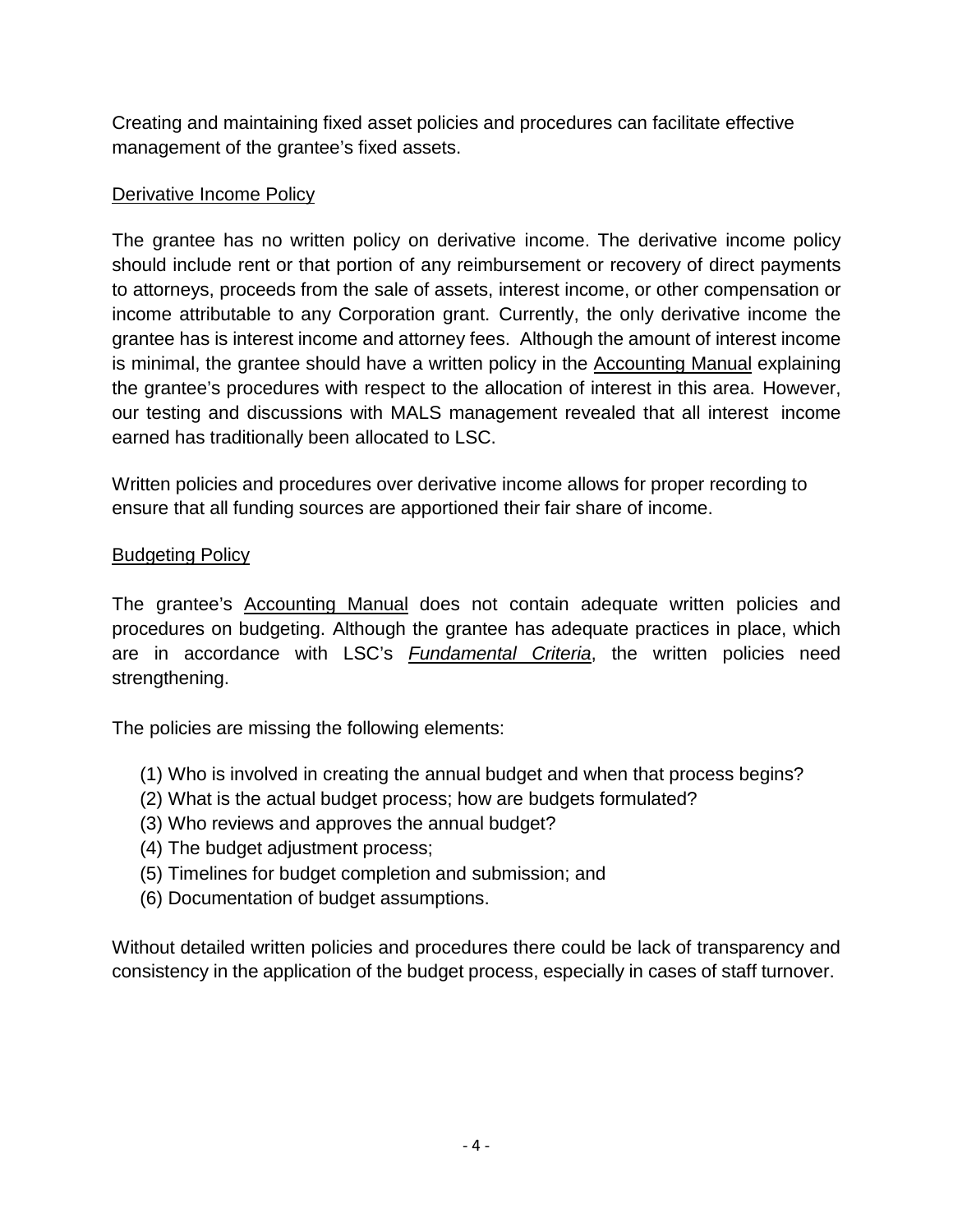#### Employee Benefits Policy

As a result of our review of the grantee's **Employee Handbook** and interviews with staff, there are two monetary employee benefits offered that are not included in the Employee Handbook. The two benefits are (1) Loan Repayment Assistance Program (LRAP) and (2) Cell Phone Data Reimbursement. The LRAP is offered only to employees, and the cell phone data reimbursement is only offered to the executive staff. The LRAP allows for a \$300 monthly reimbursement to employees with a limit of \$3,600 in a year. At the time of the audit, nine people participated in the grantee's LRAP. We tested the documentation for six of the nine individuals and found those tested to be operating in accordance with grantee policy. Only the Executive Director and the Deputy Director currently receive the cell phone data reimbursement benefit. The grantee monitors their usage through the review of monthly invoices.

Employees are informed about all benefits at orientation, except the cell phone reimbursement, however, without all the benefits included in the Employee Handbook, employees may forget what is offered or not be made aware of updates relating to their official beneftis..

**Recommendation 1:** The Executive Director should either establish or update written policies for the:

- a. master vendor list,
- b. credit cards,
- c. contracting,
- d. fixed assets,
- e. derivative income,
- f. budgeting and
- g. employee benefits.

The policies should adequately describe the process and controls currently in place at the grantee in sufficient detail and in accordance with LSC's Accounting Guide and *Fundamental Criteria.*

#### <span id="page-8-0"></span>**SEGREGATION OF DUTIES**

#### Purchasing and Receiving

The LSC OIG found there was inadequate segregation of duties over the accounts payable, purchasing and receiving functions. The Financial Administrator whose duties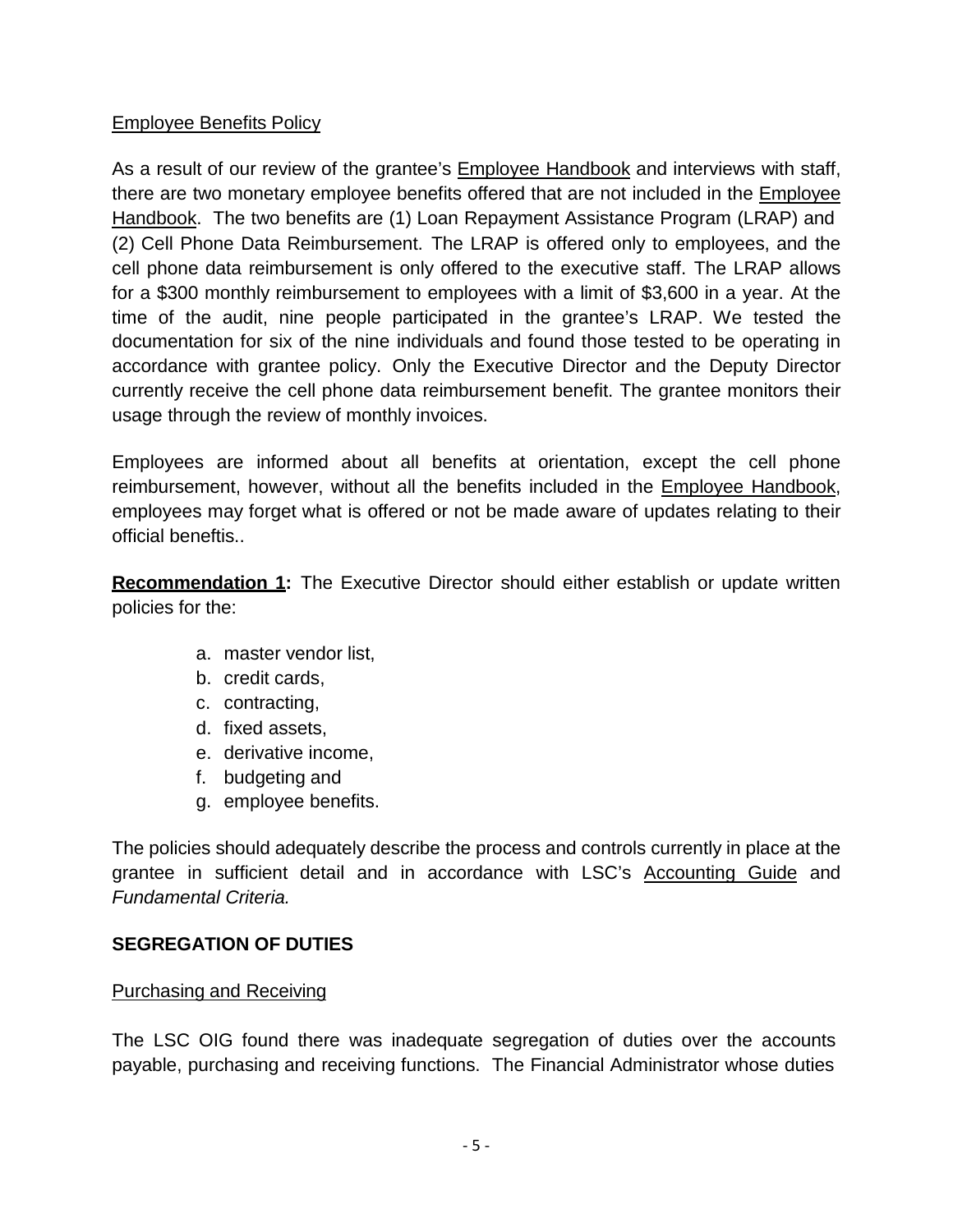include purchasing and receiving of supplies and other goods delivered at the grantee's Administrative Office is also responsible for the accounts payable process.

According to the Chief Financial Officer (CFO,) the receptionist serves as the receiving agent. The receptionist notifies the Financial Administrator when the goods are dropped off at the front desk.

Section 3-4 of the Accounting Guide, Internal Control Structure, Segregation of Duties, provides that accounting duties should be segregated to ensure that no individual has both physical control and record-keeping responsibility for any asset.

Not having adequate segregation of duties or proper compensating controls could result in misappropriation of grantee assets.

**Recommendation 2***:* The Executive Director should ensure that a person independent of the purchasing and accounts payable functions receive and review goods for their condition and completeness when they arrive.

#### **DISBURSEMENTS - SUPPLY REQUEST FORMS**

The OIG reviewed 76 disbursements totaling \$137,212.94 and 14 credit card statements with 137 transactions totaling \$24,817.11. As a result, OIG found 7 disbursements and 20 credit card transactions where "Supply Request Forms" were not used correctly because the forms were either incomplete, approved after the fact or were not used at all. These forms are used to initiate and provide preapproval in the purchasing of supplies for MALS.

#### No Supply Request Form

• Five disbursements totalling \$5,862.29 and three credit card transactions totalling \$322.62 did not include a supply request form.

#### Supply Request Forms Approval Not Dated

• Eleven credit card transactions totalling \$1,276.56 had supply request forms approved by the grantee's management, however, the approvals were not dated. Therefore, the OIG is unable to determine if the approvals were made prior to purchase.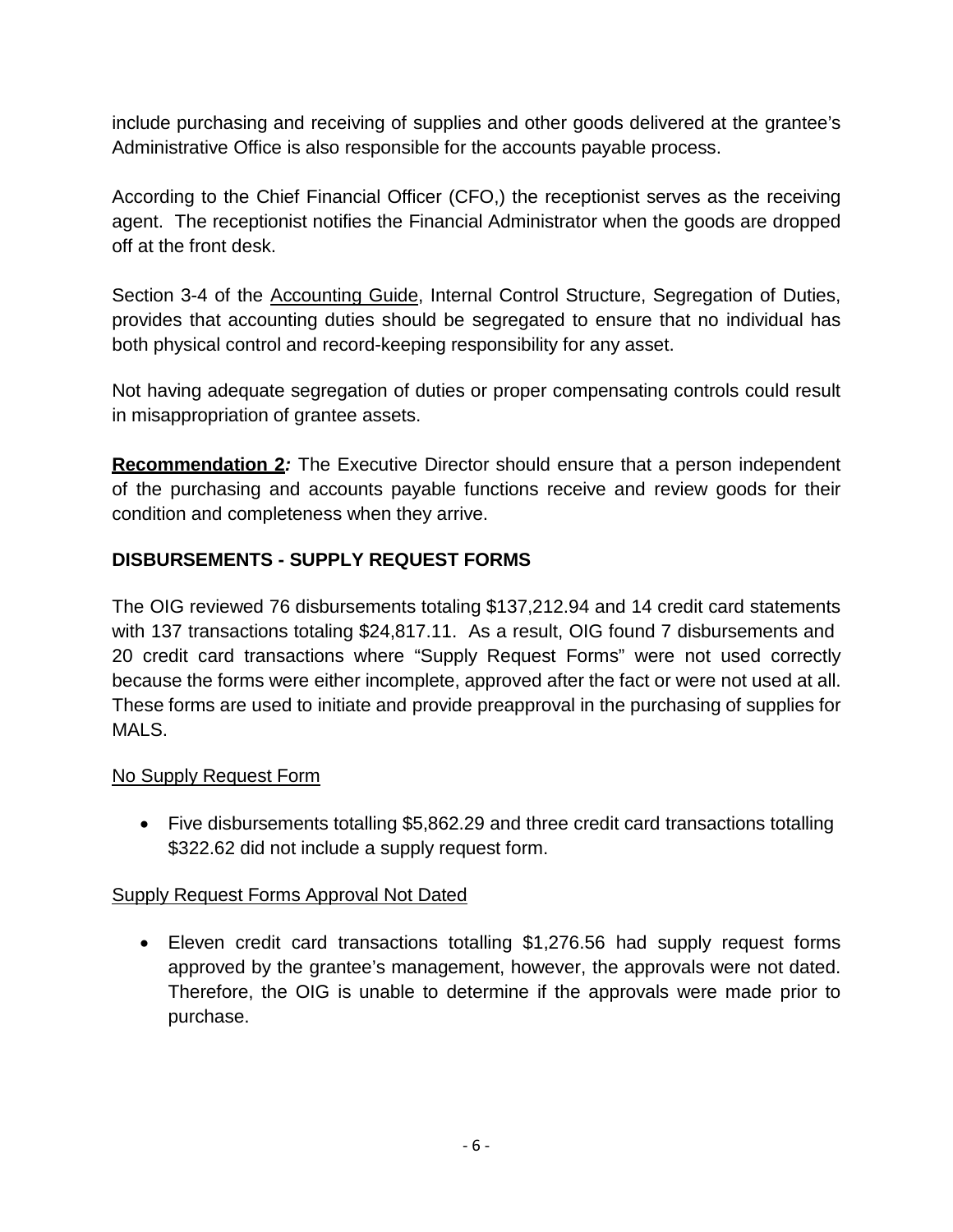#### Supply Request Forms Dated After Purchase

• Six credit card transactions totalling \$1,468.72 had supply request forms that were approved after the purchases were made.

Section 3-5.4 of the Accounting Guide, Cash Disbursements, states that approval should be required at an appropriate level of management before making a commitment of resources. In addition, the MALS Accounting Manual states that supplies must be requested through the support staff via a supply request form that has been reviewed and approved by the Manager and CFO/Human Resources Officer.

The CFO acknowledged noncompliance with their policy as approvals are required prior to any purchase and that the supply request forms were not dated due to an oversight. The CFO also stated that management has not required the Covington Office to submit a supply request form because the Office Manager at that location knows what is needed and when it's needed. Inadequate documentation and pre-approval of disbursements can result in unauthorized purchases.

**Recommendation 3***:* The Executive Director should ensure that Supply Request forms are properly completed and approved prior to disbursements and credit card purchases.

#### <span id="page-10-0"></span>**CONTRACTING**

#### Lack of Supporting Documentation

There were a total of three contracts out of our sample of seven that had inadequate documentation supporting the related contract actions. Grantee management told us that two of the three contracts were competitively bid, however they did not have the bids on file. Also, the grantee could not locate two of seven contract agreements in our sample. The CFO stated that these contracts were very old, the actual bids could not be located and the contracts have never been opened for re-bid. There was also one sole sourced contract that did not have a sole source justification documented in the file. Overall, the OIG found that all seven contracts were properly approved and deliverables were received.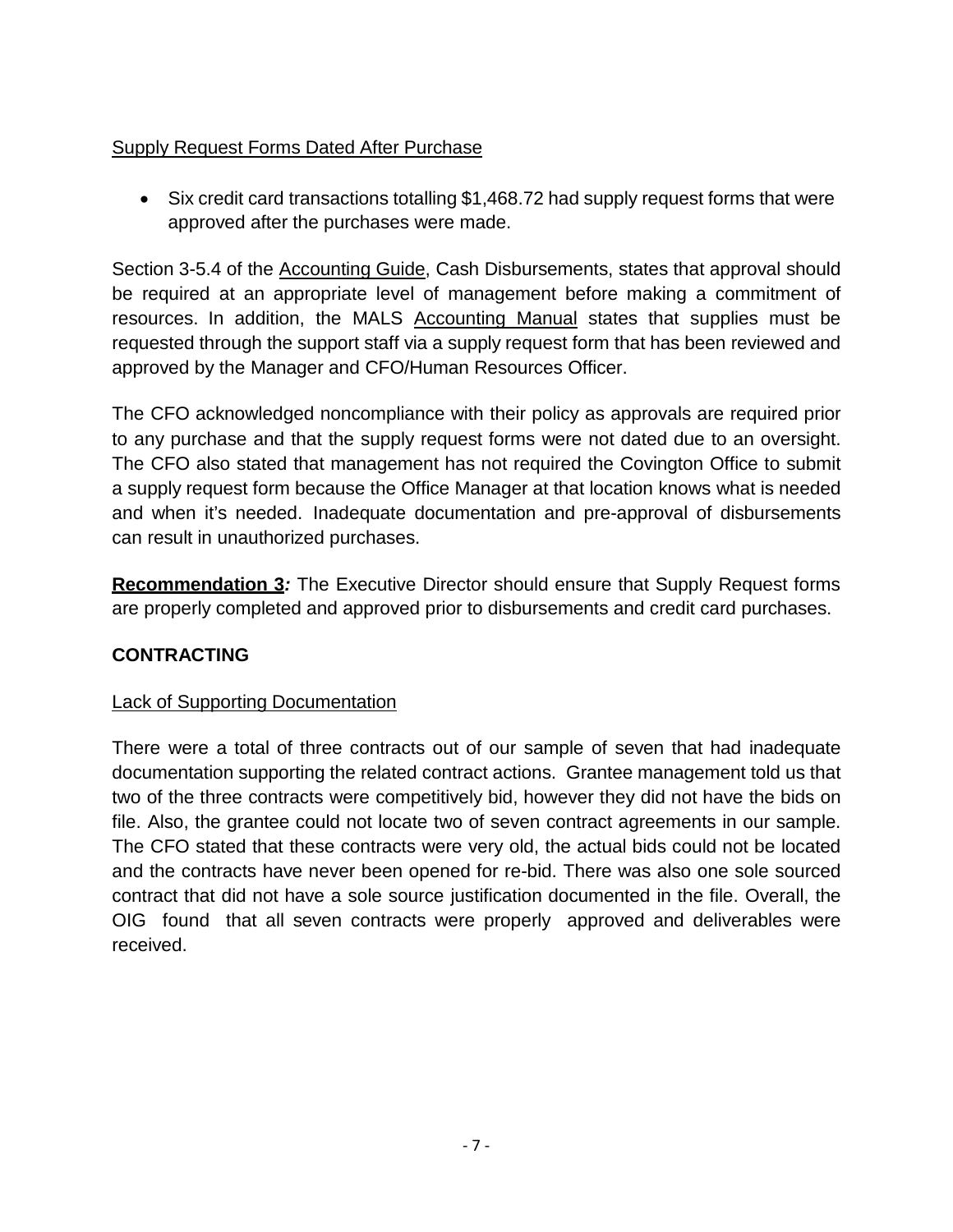| <b>Contracts</b>                                             | <b>Total Amount</b><br><b>Disbursed from</b><br>1/1/2015 to<br>12/31/2015 | <b>Type of</b><br><b>Contract</b> | <b>Missing</b><br><b>Documentation</b> |
|--------------------------------------------------------------|---------------------------------------------------------------------------|-----------------------------------|----------------------------------------|
| <b>Janitorial Services</b>                                   | \$3,096.00                                                                | <b>Competitive Bid</b>            | None                                   |
| <b>IT Consultant</b>                                         | \$20,692.34                                                               | <b>Competitive Bid</b>            | None                                   |
| Copier Lease                                                 | \$21,888.00                                                               | <b>Competitive Bid</b>            | <b>Bids</b>                            |
| <b>Kemps Case</b><br>management service<br>and maintenance   | \$16,679.00                                                               | <b>Competitive Bid</b>            | <b>Contract and Bids</b>               |
| Consultant for<br>Database                                   | \$1,000.00                                                                | <b>Competitive Bid</b>            | Contract                               |
| <b>Consultant for Board</b><br><b>Retreat - Sole Sourced</b> | \$1,225.00                                                                | Sole Sourced                      | Sole source<br>justification           |
| IPA                                                          | \$21,500.00                                                               | <b>Competitive Bid</b>            | None                                   |

Section 3-5.16 of the Accounting Guide, Contracting, states that the process used for each contract action should be fully documented and the documentation should be maintained in a central file. In addition, documents to support the competition should be retained in the contract file and any deviation from the approved contracting process should be fully documented, approved and also maintained in the contract file. As stated above, according to the CFO, the documentation of bids and contracts could not be located because these contracts had been established some time ago. Some of the contracts were up to 15 years old. In addition, the CFO explained there was no contract for the database project. Finally, due to an oversight, there was no sole source justification documented for the board retreat consultant who has had an established relationship with the Board members.

Contracting is a high-risk area with potential for abuse. In addition, since not all contracts are the same, for large contracts, competition helps ensure the best value for the grantee and proper documentation helps ensure that an approved contract has followed all established procedures.

**Recommendations:** The Executive Director should:

*Recommendation 4:* ensure that the process for each contract action is fully documented such as sole source justification and documentation of competition, if competitively bid. Documents should also be maintained in the central file.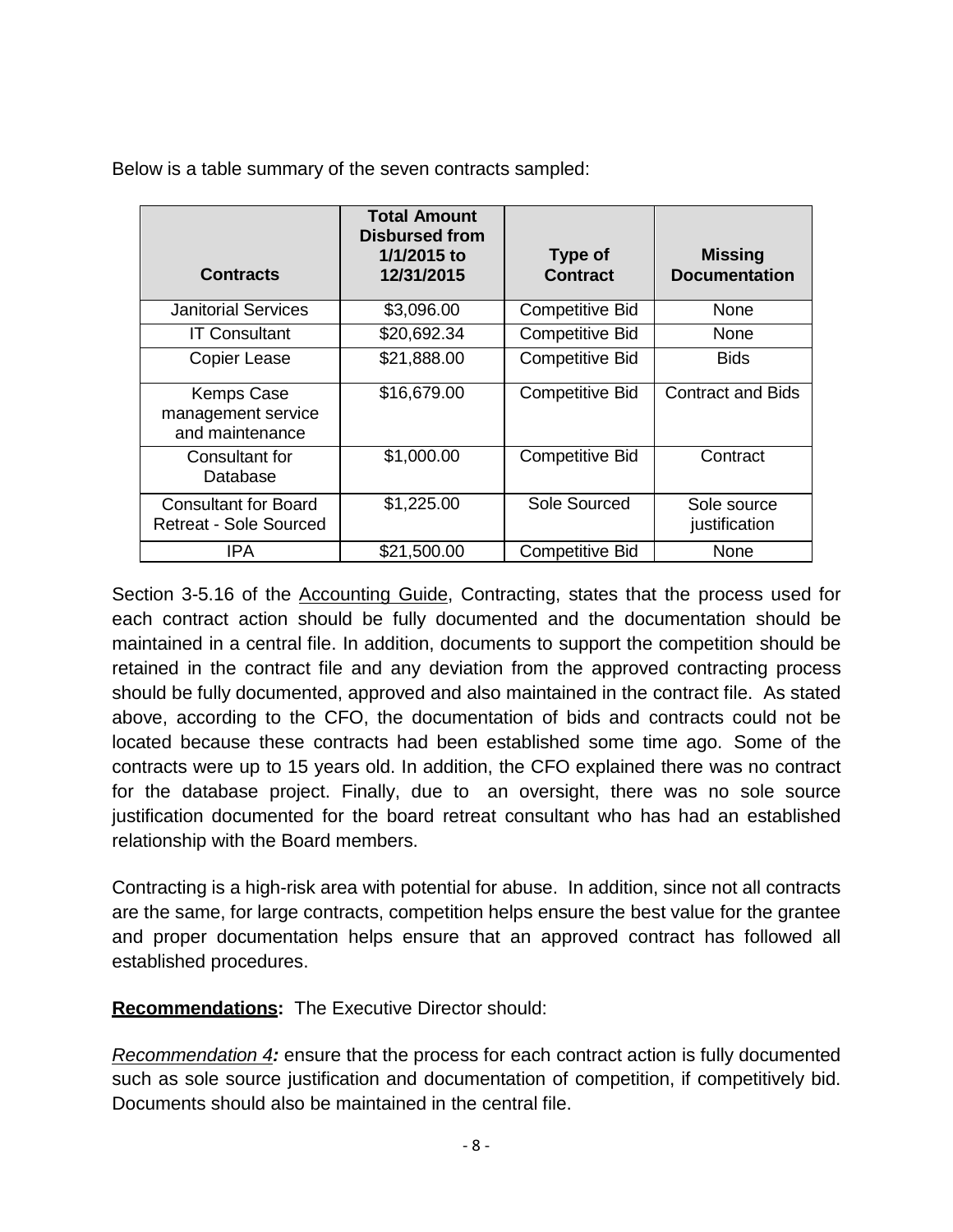*Recommendation 5:* consider re-opening contracts to the public for bidding to ensure that the grantee is receiving the best price and service available.

#### <span id="page-12-0"></span>**COST ALLOCATION**

#### Untimely and Infrequent Allocation of Indirect Costs to Grants

Although the cost allocation formula is documented in writing and the methodology is fair, the frequency of allocation of common costs is not performed consistently. Specifically, the grantee has not performed allocation of administrative salaries as of the date of this audit, while other common cost allocations were performed at year end.

During our test work we found that the grantee uses a fund accounting system, Abila. Abila is set up with fund, account, grant and department codes so that a particular grant award, project, services or other activities of the grantee can be specifically identified. We also found that common costs were reasonably allocated among funding sources.

Section 3-5.9 of LSC's *Fundamental Criteria* states that common expenses shall be allocated among the sources on the basis agreed to by the applicable funding organizations, and in the absence of approved methods the allocation should be fair, consistent, and in an equitable manner to the individual cost centers and funds.

Grantee management explained that they would like to perform allocations on a quarterly basis. However, the grantee is not able to do so because of the lack of staffing and the high volume of assigned tasks and responsibilities. The untimely allocation of common cost and administrative salaries may result in improper cost distribution to funding sources and a distortion of financial reporting information.

**Recommendation 6:** The Executive Director should update the written cost allocation policy to include a timeline for completion of all allocations within the accounting period.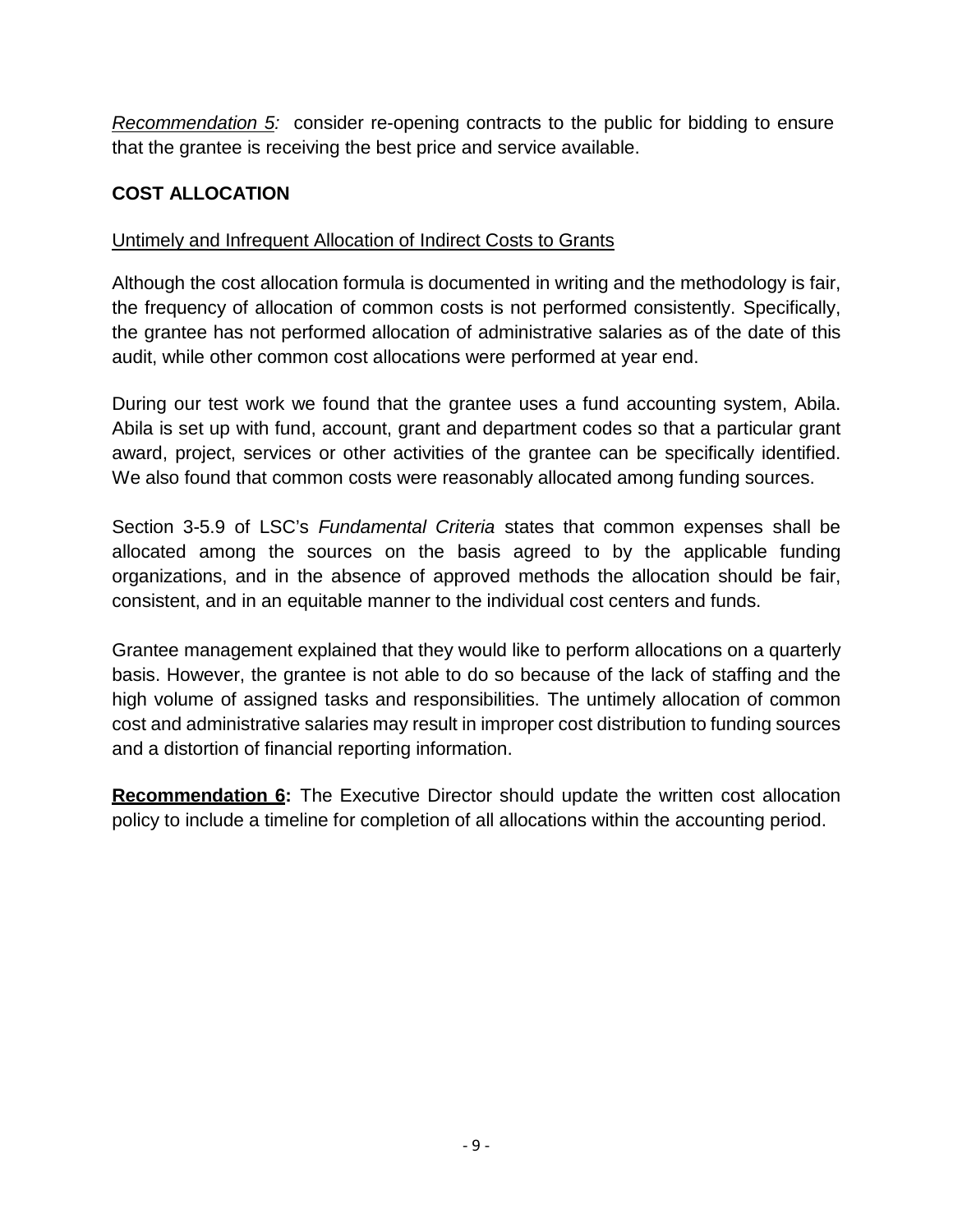#### <span id="page-13-0"></span>**SUMMARY OF GRANTEE MANAGEMENT COMMENTS**

Grantee management agreed with all findings in the report and accepted all six recommendations. Grantee management's formal comments can be found in Appendix II.

#### **OIG EVALUATION OF GRANTEE MANGEMENT COMMENTS**

The OIG considers the proposed actions to address Recommendations 1, 2, 3, 4, 5, 6, as responsive. The actions planned by grantee management to address the issues and revise and update its Accounting Manual should correct the issues identified in the report.

However, Recommendations 1, 2, 4 and 6 will remain open until the grantee has drafted the respective policies, revised its Accounting Manual and obtained the required Board of Directors' approval. Recommendation 5 will remain open until the grantee has provided the OIG documentation showing that the contracts for operating leases have been reopened and put out for bid.

Recommendation 3 related to the completion and approval of supply request forms is considered closed.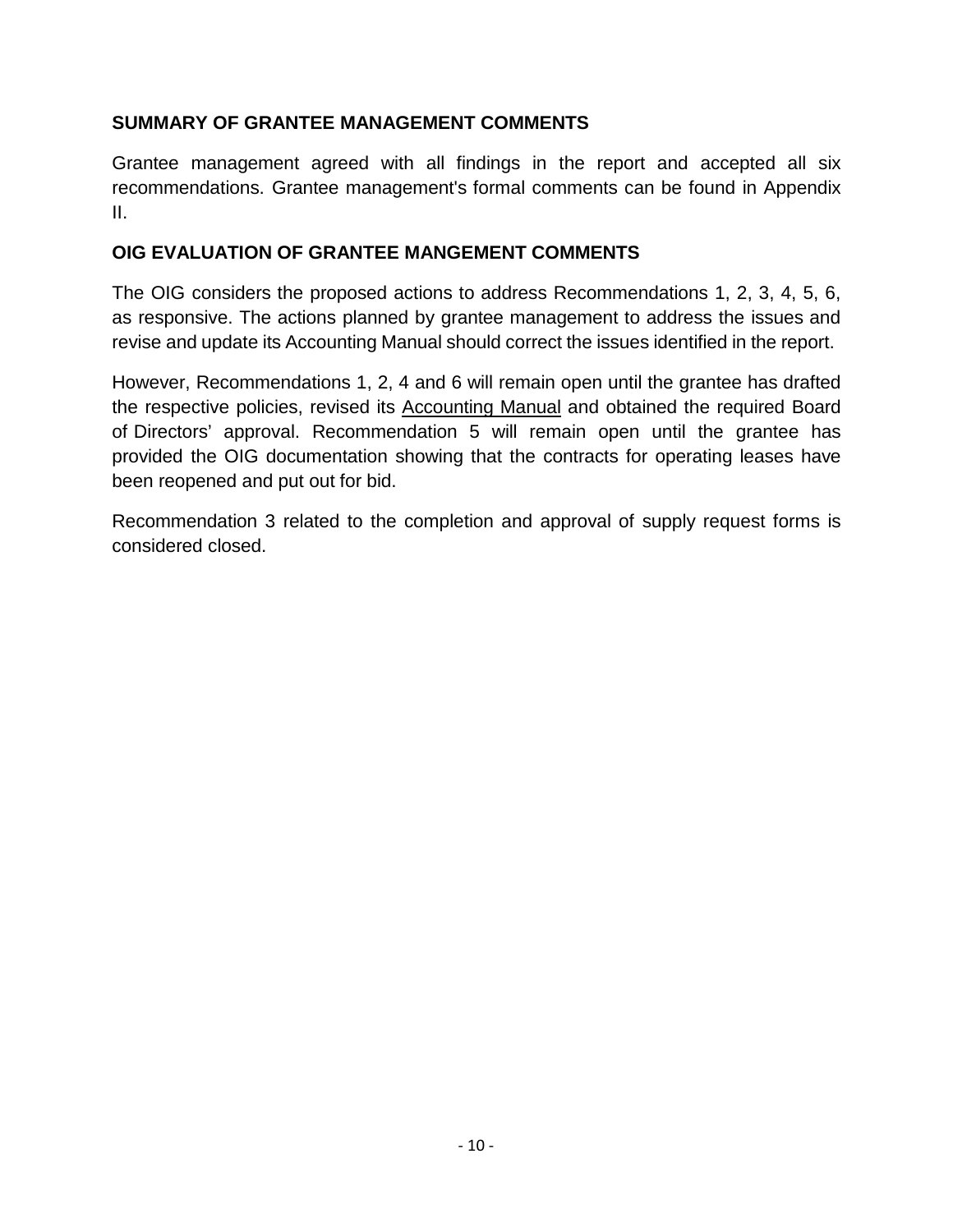#### **SCOPE AND METHODOLOGY**

To accomplish the audit objective, the OIG identified, reviewed, evaluated and tested internal controls related to the following activities:

- Cash Disbursements;
- Credit Cards;
- Contracting;
- Cost Allocation;
- Derivative Income;
- General Ledger and Financial Controls;
- Internal Management Reporting and Budgeting;
- Property and Equipment;
- Employee Benefits; and
- Payroll.

To obtain an understanding of the internal controls over the areas reviewed; grantee policies and procedures were reviewed including manuals, guidelines, memoranda and directives, setting forth current grantee practices. Grantee officials were interviewed to obtain an understanding of the internal control framework and management and staff were interviewed as to their knowledge and understanding of the processes in place. To review and evaluate internal controls, the grantee's internal control system and processes were compared to the guidelines in the *Fundamental Criteria of an Accounting and Financial Reporting System (Fundamental Criteria)* contained in the LSC Accounting Guide. This review was limited in scope and was not sufficient for expressing an opinion on the entire system of grantee internal controls over financial operations.

We assessed the reliability of computer generated data the grantee provided by reviewing available supporting documentation for the entries selected for review, conducting interviews and making physical observations to determine data consistency and reasonableness. We determined the data were sufficiently reliable for the purposes of this report.

To test for the appropriateness of expenditures and the existence of adequate supporting documentation, disbursements from a judgmentally selected sample of employee and vendor files were reviewed. The sample consisted of 90 disbursements and credit card transactions totaling \$162,030.05. The sample represented approximately 14 percent of the \$1,130,928 disbursed for expenses other than payroll during the period January 1, 2015 to December 31, 2015.

To assess the appropriateness of expenditures, we reviewed invoices, vendor lists and traced the expenditures to the general ledger. The appropriateness of those expenditures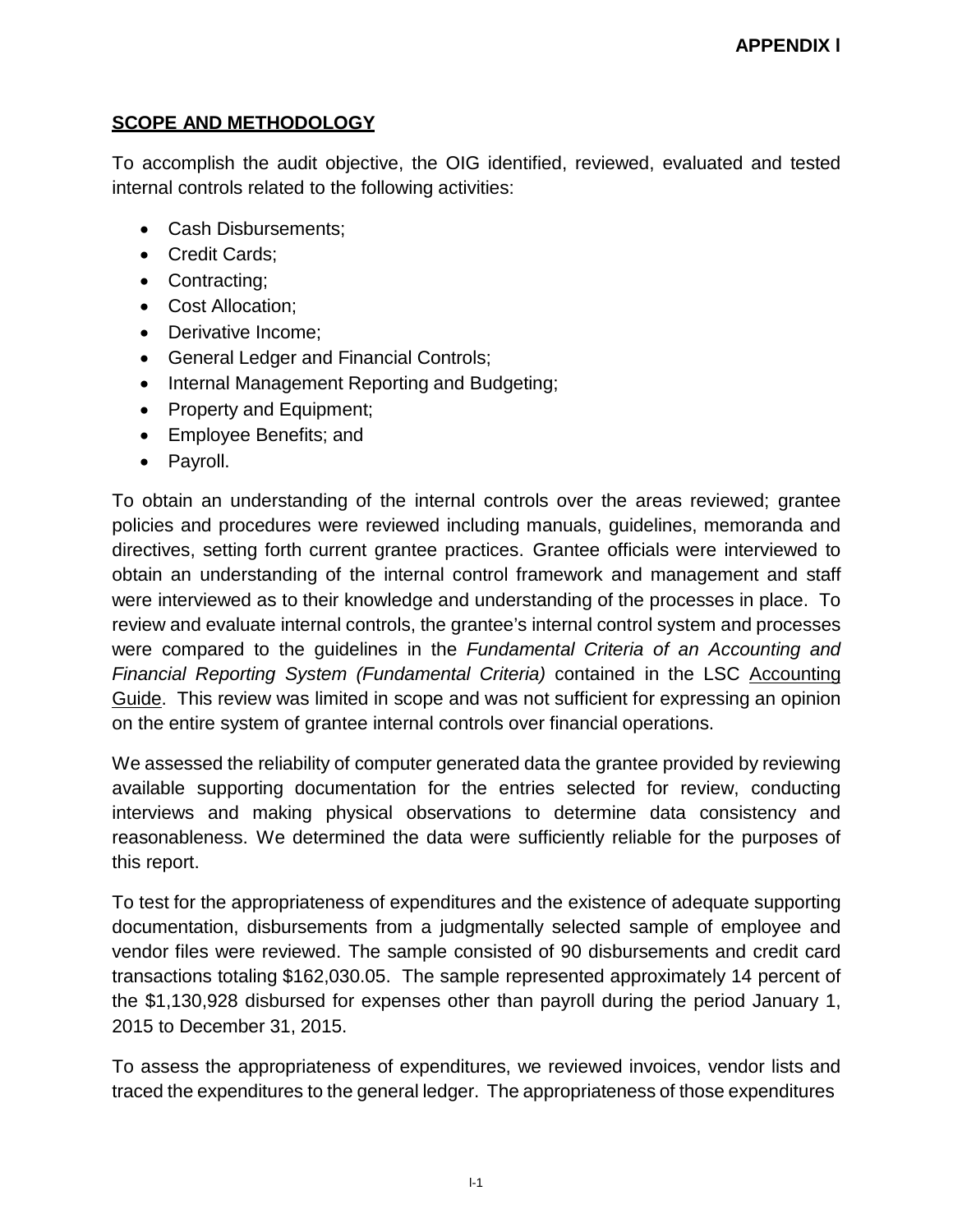was evaluated on the basis of the grant agreements, applicable laws and regulations and LSC policy guidance.

To evaluate and test internal controls over the salary advances, contracting, property and equipment, internal management reporting and budgeting and payroll; we interviewed appropriate program personnel, examined related policies and procedures and selected specific transactions to review for adequacy.

To evaluate the adequacy of the cost allocation process, we discussed the cost allocation process for the scope period with grantee management and requested for review the grantee's written cost allocation policies and procedures as required by the LSC Accounting Guide. We tested the cost allocation amounts and reviewed the related reclassification entries using the information provided by the grantee.

Controls over derivative income were reviewed by examining current grantee practices and reviewing the written policies contained in the grantee's Accounting Manual.

The on-site fieldwork was conducted from February 22, 2016 through March 2, 2016. Our work was conducted at the grantee's program administration office in Memphis, TN and at LSC headquarters in Washington, DC. We reviewed documents pertaining primarily to the period January 1, 2015 through December 31, 2015.

This audit was conducted in accordance with generally accepted government auditing standards. Those standards require that the audit be planned and performed to obtain sufficient, appropriate evidence to provide a reasonable basis for the findings and conclusions based on the audit objectives. The OIG believes the evidence obtained provides a reasonable basis for the findings and conclusions based on the audit objectives.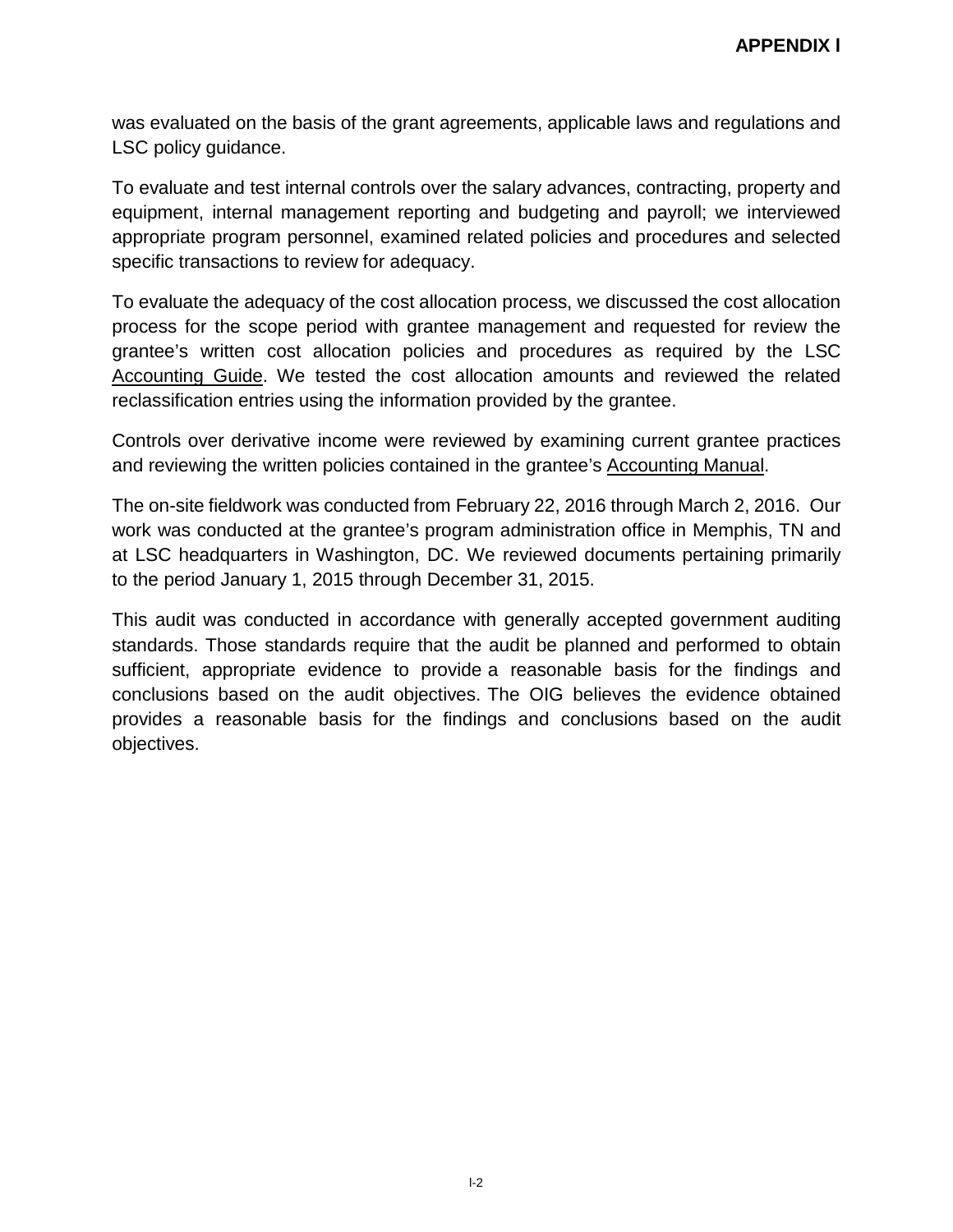.LSC nded Organization

## Memphis Area Legal Services, Inc.

Serving the Tennessee Counties of Shelby, Fayette, Lauderdale, and Tipton

malsi org

**APPENDIX II** 

Harrison D. Molver III, Esq. Executive Director

> Mary L. Wolff, Esq. **Board President**

June 7, 2016

John M. Seeba **Assistant Inspector General for Audit Office of Inspector General Legal Services Corporation** 333 K Street, N.W., 3rd Floor Washington, DC 20007-3558

Re: Draft Report Memphis Area Legal Services RNO 643030 Report No. AU 16-XX

Dear Mr. Seeba:

Memphis Area Legal Services is in receipt of the draft report based upon the visit referenced above. Below, please find our response to same.

MALS is currently addressing the following recommendations in the manner outlined below:

Recommendation No. 1 - The Executive Director should either establish or update written policies for the following:

- Master Vendor List A policy has been drafted to present to the Board of Directors for review a. and approval at its next scheduled meeting in June 2016.
- b. Credit Cards An addendum has been drafted to present to the Board of Directors at its next scheduled meeting in June 2016 for review and approval.
- **Contracting MALS** is updating its current policy to address sole source contracts to be  $c_{\cdot}$ presented to the Board of Directors at its June 2016 for review and approval.
- d. Fixed Assets A policy has been drafted to present to the Board of Directors for review and approval at its next scheduled meeting in June 2016.
- **Derivative Income** A policy was drafted and presented to the Executive Committee of the  $e_{-}$ Board of Directors in May 2016 and will be presented to the full Board at its June 2016 Board meeting.
- $f_{\rm{r}}$ **Budgeting – A policy the outlines the budgeting process has been drafted for review and** approval of the Board of Directors at its June 2016 Board meeting.

Main Office 22 N. Front St., Suite 1100 Memphis, TN 38103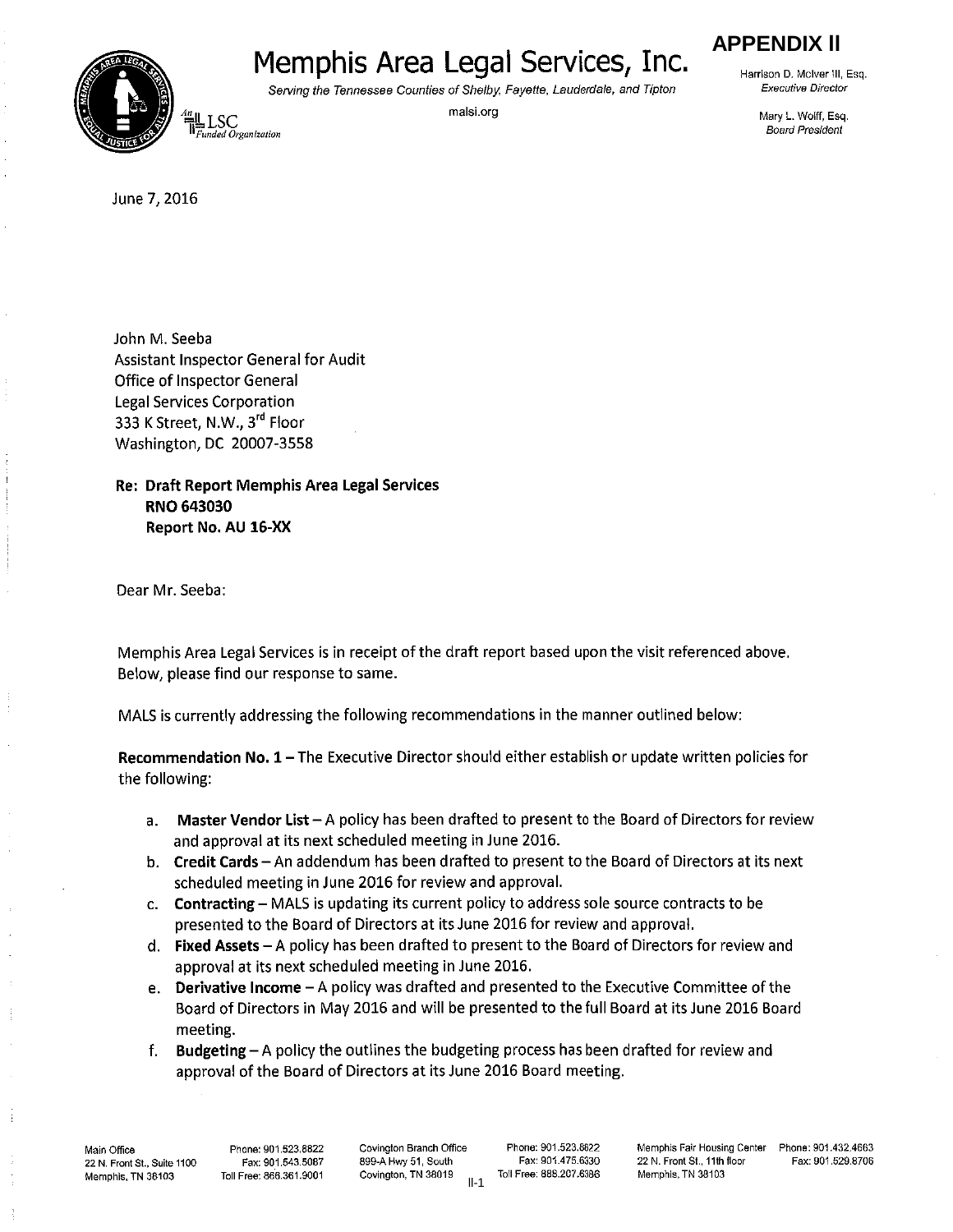g. Employee Benefits - Policy statements have been drafted for the LRAP (Lawyers Repayment Assistance Program) and cell phones. These will be submitted to the Board of Directors for review and approval at its June meeting; thereafter, they will be incorporated into the Employee Handbook.

Recommendation No. 2 - The Executive Director should ensure that a person independent of the purchasing process and accounts payable functions receives and review goods for their condition and completeness when they arrive.

Response: MALS has incorporated the Executive Assistant in the process to receive and examine the condition of goods, and check for completeness of orders received. The Executive Assistant will initial approval on the receipt form and then forward to financial administrator I for payment processing. This additional step in the purchasing process has been approved by the Executive Committee of the Board of Directors and will be presented for affirmation to the full Board at its next meeting in June 2016.

Recommendation No. 3 - The Executive Director should ensure that Supply Request forms are properly completed and approved prior to disbursements and credit card purchases.

Response: MALS will be especially watchful during the levels of approvals to ensure that the request forms are properly signed and dated for purchases prior to disbursements. Managers and both check signers will be careful in review of all documents prior to making disbursements to ensure they are properly completed with signatures and dates.

Recommendation No. 4 - The Executive Director should ensure that the process for each contract action is fully documented such as sole source justification and documentation of competition, if competitively bid. Documents should be maintained in the central file.

Response: MALS is updating its contract policy to include sole source guidelines. This update will be presented to the Board of Directors for approval at its June 2016 meeting. Competitive bids will now be kept in the central files with the vendors as payments are made.

Recommendation No. 5- The Executive Director should consider re-opening contracts to the public for bidding to ensure the grantee is receiving the best price and service available.

**Response:** MALS is currently in the process of re-bidding its contracts for its operating leases on the postage meter and copiers as recommended.

Recommendation No. 6-The Executive Director should update the written cost allocation policy to include a timeline for completion of all allocations within the accounting period.

Response: MALS financial staff is currently making all cost allocations minimally on a quarterly basis. This timeline will be included in the accounting manual.